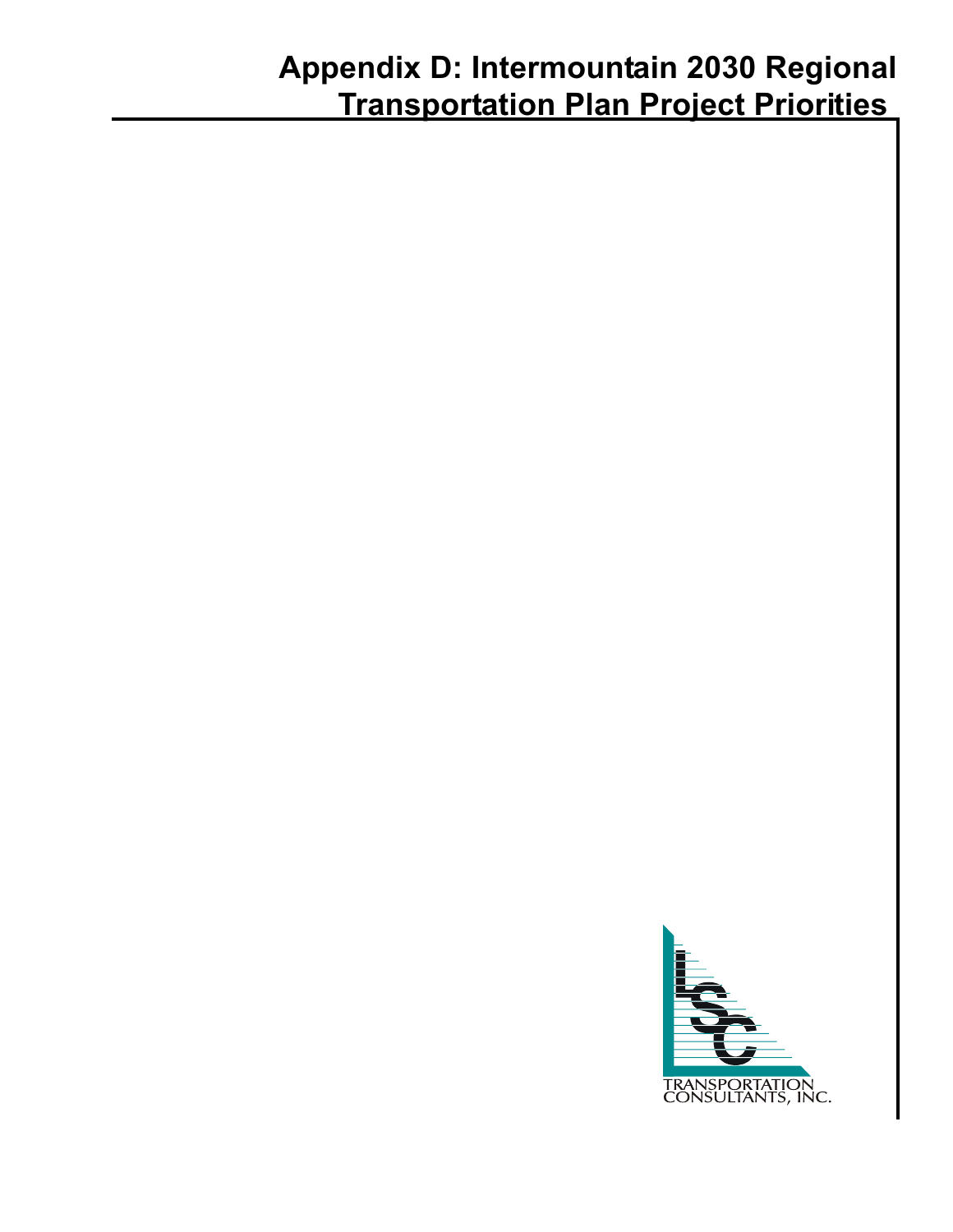## **Intermountain 2030 Regional Transportation Plan**

M= Mobility Q= System Quality S= Safety **Project Prioritization** Shaded Cost Cells (\$0.00) = Currently Unknown Cost **4/19/2004**

| <b>ITPR Priority Corridor</b> |                          | <b>Project Name</b>                                                              | County        | City/Town                                           | <b>County Priority</b>   | Score | Mode                     | <b>Investment Category</b>               | Cost (Millions)                  | <b>Cumulative Total</b>                      |
|-------------------------------|--------------------------|----------------------------------------------------------------------------------|---------------|-----------------------------------------------------|--------------------------|-------|--------------------------|------------------------------------------|----------------------------------|----------------------------------------------|
|                               | -9                       | Maroon Creek Bridge Replacement                                                  | Pitkin        |                                                     |                          |       | 108 Highway              | <b>MQS</b>                               | \$25.00                          | \$25.00                                      |
|                               |                          | SH 9, Frisco to Breckenridge (safety & mobility improvements)                    | Summit        | Breckenridge                                        |                          |       | 103 Highway              | MQS                                      | \$90.00                          | \$115.00                                     |
|                               | 13                       | Reconstruction of SH 133 in Carbondale                                           | Garfield      | Carbondale                                          |                          |       | 102 Highway              | м                                        | \$24.10                          | \$139.10                                     |
|                               |                          | I-70 G Spur Road Improvements                                                    | Eagle         |                                                     |                          |       | 101 Highway              |                                          | \$23.00                          | \$162.10                                     |
|                               |                          | Bus Rapid Transit for the Roaring Fork Valley                                    | Pitkin        |                                                     |                          | 101!  | Transit                  | MQS<br>MQ<br>S                           | \$25.00                          |                                              |
|                               |                          |                                                                                  | Lake          |                                                     |                          |       | 93 Highway               |                                          | $\frac{1}{9.50}$                 | \$187.10<br>\$196.60                         |
|                               |                          | Vail Frontage Roads (geometric, bike/ped improvements)                           | Eagle         | Vail                                                |                          |       | 90 Highway               | <b>MQS</b>                               | \$25.00                          | \$221.60                                     |
|                               |                          | Sediment Control on Straight Creek                                               | Summit        |                                                     |                          |       | 33 Highway               | Q                                        | \$18.00                          |                                              |
|                               |                          | I-70 Airport Interchange and Intermodal Connector                                | Eagle         |                                                     |                          |       | 70 Highway               | Q                                        | \$60.00                          | $\frac{$239.60}{$299.60}$                    |
|                               | <sub>.</sub> q           | South Bridge (new, off-system bridge)                                            | Garfield      |                                                     |                          |       | 67 Highway               |                                          | \$5.00                           |                                              |
|                               | ----<br>$\mathsf{Q}$     | Reconstruct Red Canyon Road/SH 82 Intersection                                   | Garfield      | <u> Glenwood Springs</u><br><b>Glenwood Springs</b> | 21                       |       | 83 Highway               | <u>_Q_</u><br>S                          | \$2.20                           | \$304.60<br>\$306.80                         |
|                               | $\overline{3}$           | SH 9 South (improve to CDOT standards, Breckenridge to top of Hoosier Pass)      | Summit        |                                                     |                          |       | 79 Highway               | $\overline{MQS}$                         | \$24.00                          | \$330.80                                     |
|                               | 9                        | Midland Avenue Underpass                                                         | Pitkin        | <b>Basalt</b>                                       |                          |       |                          | МS                                       | \$7.50                           |                                              |
| 141                           |                          | Vail Intermodal Site                                                             |               | Vail                                                | 10i                      |       | 81 Highway               | Q                                        |                                  | \$338.30                                     |
|                               |                          |                                                                                  | Eagle         |                                                     |                          |       | 97 Transit               | М                                        | \$15.00<br>\$1.00                | \$353.30                                     |
| 15.                           |                          | Town of Breckenridge Intermodal Center and Park-N-Ride, Phase I                  | Summit        | Breckenridge                                        |                          | 81.   | Transit                  |                                          | \$1.20                           |                                              |
|                               |                          | SH 82 Pedestrian Overpass                                                        | Pitkin        | Basalt                                              |                          | 85.   | Bike/Ped                 | $\frac{\overline{\text{MQS}}}{\text{S}}$ |                                  |                                              |
| 17 <sub>i</sub>               | 9                        | ISH 82/Willits Lane Traffic Signal                                               | Eagle         | <b>Basalt</b>                                       | 46                       |       | 70 Highway               |                                          | \$0.28                           | \$354.30<br>\$355.50<br>\$355.78<br>\$356.58 |
| 18.                           |                          |                                                                                  | Summit        | Frisco                                              |                          |       | 60 Highway               |                                          | $\sqrt{$0.80}$                   |                                              |
|                               |                          | Avon to Dowd, Phase II and III, Eagle Valley Regional Trail System               | Eagle         | <b>ECO</b>                                          | 44                       |       | 70 Bike/Ped              | <b>MQS</b>                               | \$1.20                           | \$357.78<br>\$397.78                         |
| 20 I                          |                          | SH 9 - North Corridor from Silverthorne to Kremmling (Improve to CDOT standards) | Summit        |                                                     |                          |       | 88 Highway               | MQS                                      | \$40.00                          |                                              |
| 211                           |                          | ISH 6 Lake Creek Road to Avon Road Improvements                                  | Eagle         |                                                     |                          |       | 98 Highway               | Q                                        | \$36.50                          | \$434.28                                     |
| 22'                           | 13                       |                                                                                  | <b>Pitkin</b> | Carbondale                                          |                          |       | 80 Bike/Ped              | $\overline{Q}$                           | $\frac{4.30}{2.00}$              | \$438.58<br>\$440.58                         |
| 23 <sup>1</sup>               | 9                        | Relocation of SH 82 EIS - Traffic Model                                          | Garfield      | <b>Glenwood Springs</b>                             |                          |       | 67 Highway               | м                                        |                                  |                                              |
| 241                           |                          | Vail Pass Trail along I-70 (repairs, drainage improvements)                      | Summit/Eagle  |                                                     |                          |       | 73 Bike/Ped              | $\overline{\Omega}$ S                    | $\overline{$}2.30$               | \$442.88                                     |
| <b>251</b>                    |                          | ISH 6 Avon Road to Eagle Road Improvements                                       | <b>Eagle</b>  |                                                     |                          |       | 98 Highway               | Q                                        | \$10.71                          | \$453.59                                     |
| 26!                           |                          | Transit Center, Town of Avon                                                     | Eagle         | Avon                                                | 32I                      | 82.   | Transit                  | М                                        | \$1.20                           | \$454.79                                     |
| 27                            | 2, 9                     | Transportation Demand Management Program                                         | Garfield      | <b>Glenwood Springs</b>                             |                          | 84.   | TDM/ITS                  | м                                        | \$2.00                           | $\frac{$456.79}{$456.89}$                    |
| 28.                           |                          | I-70 Advanced Guideway System MP 142 to MP 260                                   | Eagle         |                                                     |                          | 99.   | Highway                  | $\Omega$                                 | \$0.10                           |                                              |
| 29 i                          |                          | <b>I-70 F Ramp, Intersection, and Overpass Improvements</b>                      | Eagle         | Eagle                                               | 11                       |       | 96 Highway               | $\overline{\text{MQS}}$                  | $\frac{12}{2}$ 36                | \$459.25                                     |
| 30                            |                          | Silverthorne Interchange Reconstruction                                          | Summit        | Silverthorne                                        |                          |       | 60 Highway               | $\Omega$                                 | \$0.00                           | $\frac{$459.25}{$512.35}$                    |
|                               |                          | Entrance to Aspen - Cut and Cover Tunnel                                         | Pitkin        | Aspen                                               |                          |       | 98 Highway               | <b>MQS</b>                               | \$53.10                          |                                              |
|                               |                          | SH 6 Squaw Creek Road To Lake Creek Road Improvements                            | Eagle         |                                                     | 12                       |       | 95 Highway               | Q                                        | \$10.80                          | \$523.15                                     |
| 331                           |                          | <b>ISH 6 Wolcott to Squaw Creek Road Improvements</b>                            | Eagle         |                                                     | 13i                      |       | 91 Highway               | $\overline{Q}$                           | 33.00                            |                                              |
| 34 <sup>1</sup>               |                          | SH 24 Minturn to Red Cliff Improvements                                          | Eagle         |                                                     | 14                       |       | 89 Highway               | Q                                        | \$5.30                           | \$526.15<br>\$531.45                         |
| 35                            | 9                        | Intersection Improvements and Bike/Ped Underpass at Original RD/SH 82            | Eagle         | <b>Basalt</b>                                       | 15                       |       | 89 Highway               | $\overline{\overline{\mathsf{MS}}}$      | $\sqrt{$2.40}$                   | \$533.85                                     |
| 36.                           | 9                        | Rio Grande Trail (paved trail through Roaring Fork Valley)                       | RFTA          |                                                     |                          |       | 79 Bike/Ped              | MQS                                      | \$4.80                           |                                              |
| 37)                           |                          | 1-70 Interchange Modifications to Dowd Exit (MP 171)                             | Eagle         |                                                     | 17                       |       | 87 Highway               | Q                                        | \$15.00                          | \$538.65<br>\$553.65<br>\$559.75             |
|                               |                          | SH 24 Red Cliff to Tennessee Pass Improvements                                   | Eagle         |                                                     | 18                       |       | 87 Highway               | Ω                                        | \$6.10                           |                                              |
| 391                           |                          | Simba Run Underpass                                                              | Eagle         | Vail                                                | ا 19                     |       | 87 Highway               | <br>MS                                   | \$20.00                          | \$579.75                                     |
| 40 i                          |                          | US 6 Widening, Dillon Dam Road to Lake Dillon Drive                              | Summit        | <b>Dillon</b>                                       |                          |       | 88 Highway               | мī                                       |                                  |                                              |
| 41                            |                          | Upgrade I-70 Interchange at MP 105                                               | Garfield      | New Castle                                          |                          |       | 66 Highway               |                                          | $\frac{$4.60}{2.20}$             | $\frac{1}{\$584.35}$<br>\\$586.55            |
|                               |                          | US 24 Leadville to Granite (shoulder improvements)                               | Lake          |                                                     |                          |       | 60 Highway               |                                          | \$0.00                           | $rac{15}{5586.55}$                           |
|                               | ----                     | Structure # G-08-T SH 82 Upper Bypass Bridge Replacement                         | Pitkin        | ---------<br><b>Basalt</b>                          |                          |       | 66 Highway               |                                          | \$8.00                           | \$594.55                                     |
|                               | 2                        | Upgrade I-70 Interchange at MP 75                                                | Garfield      | Parachute                                           |                          |       | 64 Highway               | O.                                       | \$18.90                          | \$613.45                                     |
|                               | 9                        | Relocation of SH 82                                                              | Garfield      | <b>Glenwood Springs</b>                             |                          |       |                          | м                                        |                                  | \$713.45                                     |
| 45¦                           |                          | Transit Service between Denver and Summit County                                 | Summit        |                                                     | 10                       |       | 61 Highway<br>77 Transit | <b>MQS</b>                               | \$100.00<br>\$2.00               | \$715.45                                     |
| 461                           |                          |                                                                                  |               |                                                     |                          |       |                          |                                          |                                  |                                              |
|                               | $\frac{2}{\pi}$          | Roundabouts at I-70 Interchange Ramps MP 90                                      | Garfield      | Rifle                                               | <b>20</b>                |       | 36 Highway               |                                          | \$1.50<br>$\frac{3.188}{\$3.50}$ | \$716.95                                     |
|                               |                          | Upgrade I-70 Interchange at MP 97                                                | Garfield      | <u>Silt</u>                                         |                          |       | 55 Highway               |                                          |                                  | \$720.45                                     |
|                               |                          | US 6 Intersection Reconstruction- SH 13, Railroad Ave, Whitewater                | Garfield      | Rifle                                               | $\frac{23}{2}$           |       | 41 Highway               | <u>_S_</u>                               | \$2.50                           | \$722.95                                     |
| 50 l                          | 13                       | Intersection Reconstruction SH 82/SH 133                                         | Garfield      | Carbondale                                          | 111<br>$\overline{11}$   |       | 70 Highway               | м                                        | \$11.40                          | \$734.35                                     |
| 51                            | $\overline{\mathcal{A}}$ | TMO Coordinator and Transit/Transportation alternative improvements              | Summit        |                                                     |                          |       | 89 Transit               | <b>MQS</b>                               | \$3.00                           | \$737.35                                     |
|                               |                          | US 6 Improvements through the Town of Eagle                                      | Eagle         | Eagle                                               | $\frac{20}{1}$           |       | 85 Highway               | MQS                                      | \$4.75                           | \$742.10                                     |
| 53 i                          | $\frac{12}{2}$           | SH 131 Realignment from Wolcott north across Eagle River                         | Eagle         |                                                     | 21 <sub>i</sub><br>----- |       | 84 Highway               | O<br>-----                               | \$8.50                           | \$750.60                                     |
|                               |                          | US 24/Minturn Main Street Safety and Drainage Improvements                       | Eagle         | Minturn                                             | $^{22}$                  |       | 84 Highway               |                                          | 33.00                            | $$753.60$<br>\$1,237.60                      |
|                               |                          | 1-70 Dowd Canyon Realignment                                                     | Eagle         |                                                     | $^{23}$                  |       | 83 Highway               | Q<br>----                                | \$484.00                         |                                              |
| 56.                           |                          | I-70 Interchange Modifications, Gypsum Exit (MP 140)                             | Eagle         |                                                     | 24i                      |       | 83 Highway               | $\Omega$                                 | \$2.00                           | \$1,239.60                                   |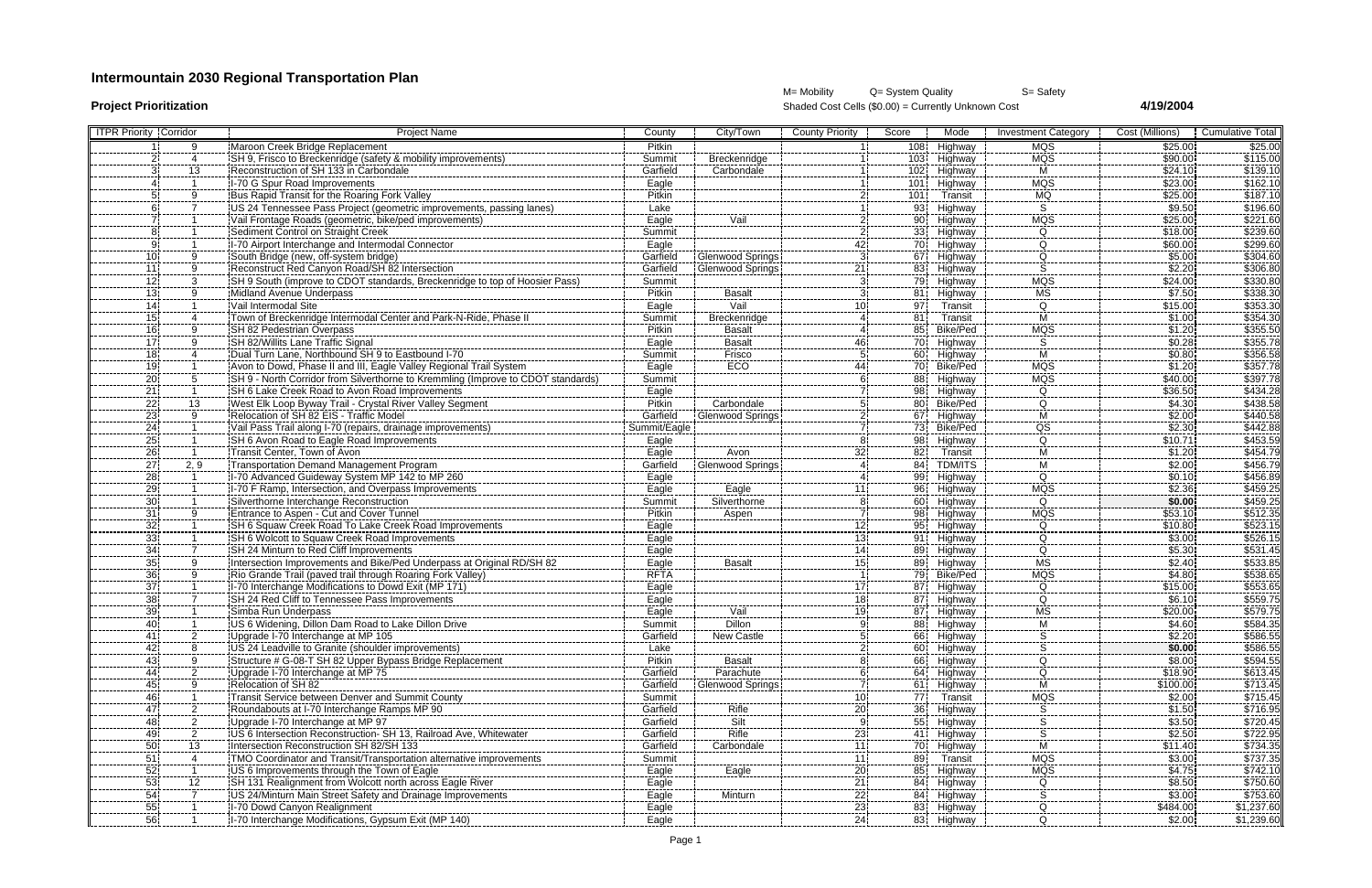## **Intermountain 2030 Regional Transportation Plan**

M= Mobility  $Q=$  System Quality  $S=$  Safety **Project Prioritization** Shaded Cost Cells (\$0.00) = Currently Unknown Cost **4/19/2004** 

| <b>ITPR Priority Corridor</b> |                |                      | <b>Project Name</b>                                                                                | County         | City/Town               | <b>County Priority</b>             | Score | Mode                            | <b>Investment Category</b> | Cost (Millions)       | <b>Cumulative Total</b>  |
|-------------------------------|----------------|----------------------|----------------------------------------------------------------------------------------------------|----------------|-------------------------|------------------------------------|-------|---------------------------------|----------------------------|-----------------------|--------------------------|
| 57 <sup>1</sup>               |                |                      | I-70 Interchange Modifications to Avon Exit (MP 167)                                               | Eagle          |                         | $\frac{25}{1}$                     | 83    | Highway                         | $\Omega$                   | \$4.00                | \$1,243.60               |
| 58 l                          |                |                      | SH 6 Eagle River Bridge east of Eagle (bridge repl., bike/ped improvements)                        | Eagle          |                         | 26                                 | 83.   | Highway                         | Q                          | \$1.50                | \$1,245.10               |
| 59.                           |                |                      | SH 24 Passing Lane on north side of Tennessee Pass                                                 | Eagle          |                         | 27                                 |       | 83 Highway                      | $\Omega$                   | \$1.80                | \$1,246.90               |
| 60i                           |                |                      | SH 24 Dowd Junction to Minturn Improvements                                                        | Eagle          |                         | 28                                 |       | 83 Highway                      | Q.                         | \$3.10                | \$1,250.00               |
| 61                            | $\frac{1}{12}$ |                      | SH 131 Shoulder Widening, Wolcott to Routt County Line                                             | Eagle          |                         | $\frac{20}{29}$                    |       | 83 Highway                      | Q                          | \$11.59               | \$1,261.59               |
| 62                            |                |                      | Transit Center at Eagle County Airport                                                             | Eagle          |                         |                                    |       | 82 Transit                      | М                          | \$2.00                | \$1,263.59               |
| 63                            |                |                      | US 6 Bridge Replacement over Gypsum Creek                                                          | Eagle          | Gypsum                  | $\frac{30}{31}$                    | 82    | Highway                         | $\overline{\mathbf{s}}$    | \$2.40                | \$1,265.99               |
| 64i                           |                |                      | <b>ISH 6 Eagle Road to Dowd Junction Improvements</b>                                              | Eagle          |                         |                                    |       | 98 Highway                      | $\overline{Q}$             | \$11.42               | \$1,277.41               |
| 65 I                          |                |                      | SH 24 Minturn to White River National Forest Improvements                                          | Eagle          |                         | 33 <sub>1</sub>                    |       | 81 Highway                      | $\Omega$                   | \$0.60                | \$1,278.01               |
| 66                            |                |                      | SH 24 Passing Lane on south side of Tennessee Pass                                                 | Eagle          |                         | 34 <sup>1</sup>                    |       | 81 Highway                      | O.                         | \$1.70                | \$1,279.71               |
| -67                           |                |                      | I-70 Interchange Modifications to West Vail Exit (MP 173)                                          | Eagle          |                         | 35 <sub>1</sub>                    |       | 77 Highway                      | ------<br>Q                | \$5.00                | \$1,284.71               |
| 68                            |                |                      | 1-70 Wolcott Area Curve Safety Modifications                                                       | Eagle          |                         |                                    | 75.   | Highway                         | Q                          | \$18.00               | \$1,302.71               |
| 691                           |                |                      | I-70 Transportation Management Organization                                                        | Eagle          |                         | $\frac{36}{37}$                    |       | 75 TDM/ITS                      | $\frac{1}{\overline{Q}}$   | \$0.10                | \$1,302.81               |
| 70 l                          |                |                      | 1-70 Gypsum Interchange improvements                                                               | Eagle          | Gypsum                  | 38                                 |       | 74 Highway                      | М                          | \$4.40                | \$1,307.21               |
| 71                            |                |                      | Cascade Pedestrian Overpass                                                                        | Eagle          | Vail                    | 39                                 |       | 73 Bike/Ped                     |                            | \$4.00                | \$1,311.21               |
| 72i                           |                |                      | Union Pacific RR Bridge Replacement over US 6 in Gypsum                                            |                | Gypsum                  | 40i                                |       | 72 Highway                      |                            | \$3.70                | \$1,314.91               |
| 731                           |                |                      | I-70 Automated Fare Collection/ITS Technologies                                                    | Eagle<br>Eagle |                         | 41                                 |       | 71 TDM/ITS                      |                            |                       | \$1,315.56               |
| 74 I                          |                |                      | ISH 6 Eagle County Airport to Eagle Improvements                                                   | Eagle          |                         | 3                                  |       | 100 Highway                     | Q                          | \$0.65<br>\$5.10      | \$1,320.66               |
| 75                            |                |                      | 1-70 Construction of Snow Slide Mitigation in west Vail Pass Area                                  | Eagle          |                         | 43                                 |       | 70 Highway                      | $\overline{\mathsf{s}}$    | \$31.60               | \$1,352.26               |
|                               |                |                      | SH 6 Gypsum to Eagle County Airport Improvements                                                   |                |                         |                                    |       | 98 Highway                      | Q                          |                       | \$1,359.77               |
| 771                           |                |                      |                                                                                                    | Eagle          | ECO <sub>1</sub>        |                                    |       | 70 Bike/Ped                     | <b>MQS</b>                 | \$7.51<br>\$3.00      |                          |
| 78                            |                |                      | Eagle to Gypsum, Eagle Valley Regional Trail System<br>ISH 82 Improvements per Access Control Plan | Eagle          |                         | 451                                |       |                                 | MQ                         | \$2.10                | \$1,362.77<br>\$1,364.87 |
| 79                            |                |                      | I-70 Climbing Lane between Avon and Post Blvd (Eastbound)                                          | Eagle          |                         | 47                                 |       | 99 Highway                      | $\overline{Q}$             | 33.00                 | \$1,367.87               |
|                               |                |                      | I-70 Climbing/Descending Lanes over Vail Pass MP 181 to MP 195                                     | Eagle          |                         | ----                               | 68    | Highway                         |                            |                       |                          |
| -80i                          |                |                      |                                                                                                    | Eagle          |                         | 48<br>49                           |       | 67 Highway                      | Q<br>MQS                   | \$270.00              | \$1,637.87               |
| 81 l                          |                |                      | Dowd Junction to Minturn Segment, Eagle Valley Regional Trail System                               | Eagle          | ECO <sub>1</sub>        | 50                                 |       | 62 Bike/Ped                     |                            | \$1.20                | \$1,639.07               |
| -82 l                         |                |                      | Minturn to Red Cliff Segment - Eagle Valley Regional Trail System                                  | <u>Eagle</u>   | ECO <sup>-</sup>        |                                    | 67.   | Bike/Ped                        | MQS                        | $\frac{$1.70}{$0.57}$ | \$1,640.77               |
| 83                            |                |                      | SH 131 Bridge over Eagle River north of Wolcott                                                    | <u>Eagle</u>   | ECO                     | 51                                 |       | 66 Highway                      | Q                          |                       | \$1,641.34               |
| -841                          |                |                      | Gypsum to Dotsero Segment - Eagle Valley Regional Trail System                                     | Eagle          |                         | 52                                 |       | 67 Bike/Ped                     | <b>MQS</b>                 | \$1.00                | \$1,642.34               |
| -85 i                         |                |                      | 1-70 Black Gore Creek Erosion Control on Vail Pass                                                 | Eagle          |                         | $\overline{53}$<br>$\overline{54}$ |       | 65 Highway                      | Q<br>$\overline{Q}$        | \$20.00               | \$1,662.34               |
| 86                            |                |                      | Town of Vail Missing Trail Links - Gore Valley Regional Trail System                               | Eagle          | Vail                    | $\frac{5}{55}$                     | 65    | Bike/Ped                        |                            | \$1.80                | \$1,664.14               |
| 87                            |                |                      | Buffalo Ridge Pedestrian Overpass                                                                  | Eagle          | Avon                    |                                    | 65.   | Bike/Ped                        | $\frac{1}{MS}$             | \$1.50                | \$1,665.64               |
| 881                           |                | <u>.12</u>           | <b>SH 131/State Bridge Acceleration/Deceleration lanes</b>                                         | <u>Eagle</u>   |                         | <b>56</b><br>$\overline{57}$       |       | 64 Highway                      | Q                          | \$0.50                | \$1,666.14               |
| 89 i                          |                |                      | Main Vail Underpass Pedestrian Improvements                                                        | Eagle          | Vail                    |                                    | 63    | Bike/Ped                        | $\frac{1}{\sqrt{2}}$       | \$1.20                | \$1,667.34               |
| 90                            |                |                      | I-70 New Interchange west of Edwards                                                               | Eagle          |                         | $\frac{58}{59}$                    |       | 62 Highway                      | Q                          | \$4.00                | \$1,671.34               |
| 91                            |                |                      | I-70 New Interchange east of Eagle                                                                 | Eagle          |                         |                                    |       | 62 Highway                      | $\Omega$                   | \$4.00                | \$1,675.34               |
| -92                           |                |                      | West Edwards to Eagle Segment - Eagle Valley Regional Trail System                                 | Eagle          | ECO <sub>1</sub>        | 60<br>$\overline{61}$              |       | 66 Bike/Ped                     | <b>MQS</b>                 | \$7.00                | \$1,682.34               |
| 931                           |                |                      | <b>Black Gore Creek Sand Mitigation</b>                                                            | <b>Eagle</b>   | Vail                    |                                    |       | 62 Highway                      | O.                         | \$45.00               | \$1,727.34               |
| 94 I                          |                |                      | I-70 Advanced Pavement Delineation, Lighting, Glare Screens                                        | Eagle          |                         | 62                                 |       | 61 TDM/ITS                      |                            | \$2.10                | \$1,729.44               |
|                               |                | 16                   | Reconstruct SH 325 Rifle Gap Road (safety & geometric improvements)                                | Garfield       |                         | <u> 12 </u>                        |       | 48 Highway                      | $\Omega$                   | \$2.00                | \$1,731.44               |
| 96 <sub>1</sub>               |                |                      | Acquisition of Tennessee Pass Rail Corridor or Trail and Rail                                      | Eagle          | ECO <sub>1</sub>        | 16i                                |       | 88 Bike/Ped                     | <b>MQS</b>                 | \$15.00               | \$1,746.44               |
| 97                            |                | 11                   | ISH 91, Copper Mountain to Summit of Fremont Pass                                                  | Summit         |                         | <u>12]</u>                         |       | 81 Highway                      | <b>MQS</b>                 | \$28.00               | \$1,774.44               |
| 98!                           |                | $\frac{2}{\cdot}$    | US 6 Silt Downtown Improvements                                                                    | Garfield       | Silt                    | 13                                 |       | 41 Highway                      | $\Omega$                   | \$6.60                | \$1,781.04               |
| 99                            |                | $-\frac{2}{3}$       | Reconstruct US 6 Rifle to Silt                                                                     | Garfield       |                         | 14!                                |       | 60 Highway                      | Q.                         | \$5.00                | \$1,786.04               |
| 100                           |                | $\frac{9}{2}$        | Reconstruct SH 82/CMC/Cattle Creek Road Intersections                                              | Garfield       |                         | 15.                                |       | 50 Highway                      | Q                          | $\frac{$5.30}{22.22}$ | \$1,791.34               |
| 101                           |                |                      | US 6 Improvements in Parachute                                                                     | Garfield       | Parachute               | 161                                |       | 54 Highway                      | Ω                          | \$2.40                | \$1,793.74               |
| 102                           |                | 9                    | <b>Reconstruct Sunlight Bridge</b>                                                                 | Garfield       | Glenwood Springs        | 17                                 |       | 43 Highway                      | $\Omega$                   | \$2.00                | \$1,795.74               |
| $\frac{1}{103}$               |                | $\overline{2}$       | Upgrade I-70 Pedestrian Overpass At MP 74                                                          | Garfield       | Parachute               | 18                                 |       | 54 Bike/Ped                     | $\Omega$                   | \$0.60                | \$1,796.34               |
| 104                           |                |                      | Copper Mountain Noise Wall                                                                         | Summit         | Copper Mtn              | 131                                |       | 56 Highway                      | Q.                         | \$2.00                | \$1,798.34               |
| 105                           | <u>.</u>       |                      | I-70 Underpass at MP 74                                                                            | Garfield       | Parachute               | 191                                |       | 39 Highway                      |                            | \$7.30                | \$1,805.64               |
| 106                           |                | 6                    | Reconstruct SH 13, SH 6 through Rifle                                                              | Garfield       | Rifle                   |                                    |       | 56 Highway                      | Q                          | \$6.50                | \$1,812.14               |
| 107                           |                | $\frac{1}{2}$        | US 6 Improvements in New Castle                                                                    | Garfield       | New Castle              | $\overline{22}$                    |       | <u>39 Highway</u><br>47 Highway |                            | \$6.00                | \$1,818.14               |
| 108                           |                | $\overline{2}$       | I-70 to US 6 Connection at MP 94                                                                   | Garfield       | Rifle                   | -10i                               |       |                                 | м                          | \$25.00               | \$1,843.14               |
| 109                           |                | $\frac{2}{\sqrt{2}}$ | Construct Pedestrian and Bicycle facilities over I-70 at Devereaux Road                            | Garfield       | Glenwood Springs        | 24                                 |       | 65 Bike/Ped                     |                            | \$0.86                | \$1,844.00               |
| 110                           |                | $^{2}$               | Coal Ridge High School/River Frontage Road Trails in Silt                                          | Garfield       | Silt                    | 25                                 |       | 36 Bike/Ped                     |                            | \$1.60                | \$1,845.60               |
| 111                           |                | 9                    | Bike/Ped Improvements to SH 82 through Glenwood Springs                                            | Garfield       | <b>Glenwood Springs</b> | $\frac{26}{1}$                     |       | 60 Bike/Ped                     |                            | \$1.70                | \$1,847.30               |
| 112 <sub>1</sub>              |                | 2, 9                 | Reconstruct I-70/US 6/SH 82 Intersection                                                           | Garfield       | Glenwood Springs        | 27 <sub>1</sub>                    |       | 44 Highway                      |                            | \$5.00                | \$1,852.30               |